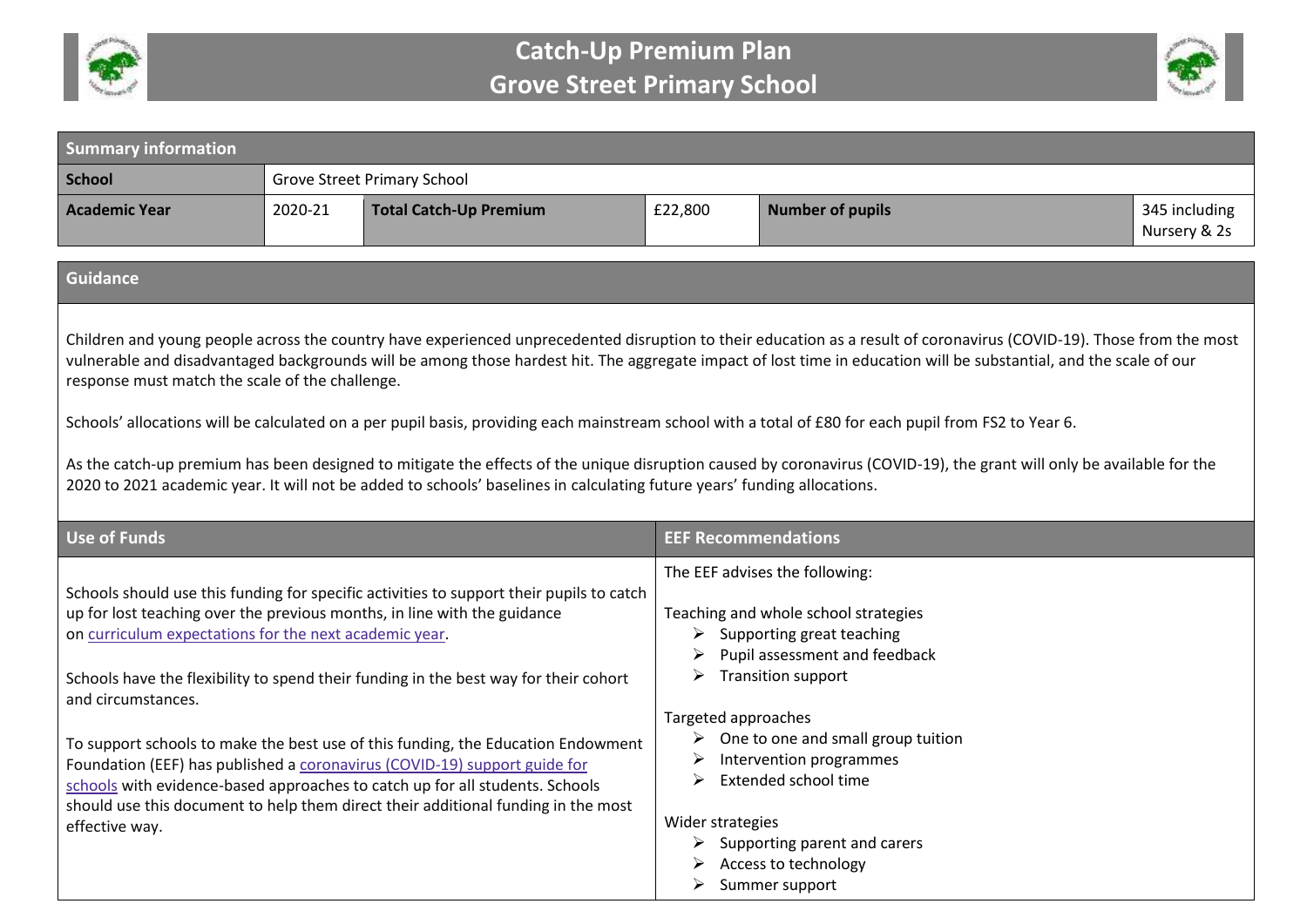## **Think Piece: A Recovery Curriculum**

Think Piece: A Recovery Curriculum: Loss and Life for our children and schools post pandemic.

Barry Carpenter, CBE, Professor of Mental Health in Education, Oxford Brookes University, UK; Matthew Carpenter, Principal, Baxter College, Kidderminster, Worcestershire, UK

*"When the children return to school there needs to be a Recovery Curriculum in place. Suddenly daily routines have evaporated and with it, any known curriculum framework. No more rushing to get the school bag ready and running out of the door to begin the journey to school. For most children their daily goal in going to school is not just to learn but to see their friends and to feel a sense of self-worth that only a peer group can offer. You cannot underestimate the impact of the loss of that social interaction. It is as key to their holistic development as any lesson. Human beings are fundamentally social creatures, and the brain grows in the context meaningful human to human interaction. What will the children be making of this period of non-attendance? What worries will they have because grown-ups have now stopped them going to school indefinitely?"*

*"Anxiety is a cruel companion. It eats away at the positive mental health of the child, and can cause a deterioration in their overall well-being. The anxious child is not a learning child. Mood swings may prevail; they can become irrational and illogical. There can be a loss of sleep; the cumulative tiredness can diminish the child's coping mechanisms."*

*"In response to the weight of loss our young people will have experienced, what are our levers of recovery? Many of us will focus on the recovery of lost knowledge, but*  this does not recognise the scale of impact. If we consider the definition of a relevant curriculum as the 'daily lived experience' we must plan for experiences that provide *the space for recovery."*

*"We suggest the Recovery Curriculum is built on the 5 Levers, as a systematic, relationships-based approach to reigniting the flame of learning in each child. Many children*  will return to school disengaged. School may seem irrelevant after a long period of isolation, living with a background of silent fear, always wondering if the day will come *when the silence speaks and your life is changed forever. Our quest, our mission as educators, should be to journey with that child through a process of re-engagement, which leads them back to their rightful status as a fully engaged, authentic learner."*

- **Lever 1: Relationships** we can't expect our students to return joyfully, and many of the relationships that were thriving, may need to be invested in and restored. We need to plan for this to happen, not assume that it will. Reach out to greet them, use the relationships we build to cushion the discomfort of returning.
- **Lever 2: Community** we must recognise that curriculum will have been based in the community for a long period of time. We need to listen to what has happened in this time, understand the needs of our community and engage them in the transitioning of learning back into school.
- **Lever 3: Transparent Curriculum** all of our students will feel like they have lost time in learning and we must show them how we are addressing these gaps, consulting and co-constructing with our students to heal this sense of loss.
- **Lever 4: Metacognition** in different environments, students will have been learning in different ways. It is vital that we make the skills for learning in a school environment explicit to our students to reskill and rebuild their confidence as learners.
- **Lever 5: Space – to be, to rediscover self, and to find their voice on learning in this issue**. It is only natural that we all work at an incredible pace to make sure this group of learners are not disadvantaged against their peers, providing opportunity and exploration alongside the intensity of our expectations

|              | Identified impact of lockdown                                            |
|--------------|--------------------------------------------------------------------------|
|              | All children have missed spring/ summer term maths topics.               |
| <b>Maths</b> | F2 – children are showing a lack of knowledge of number rhymes and songs |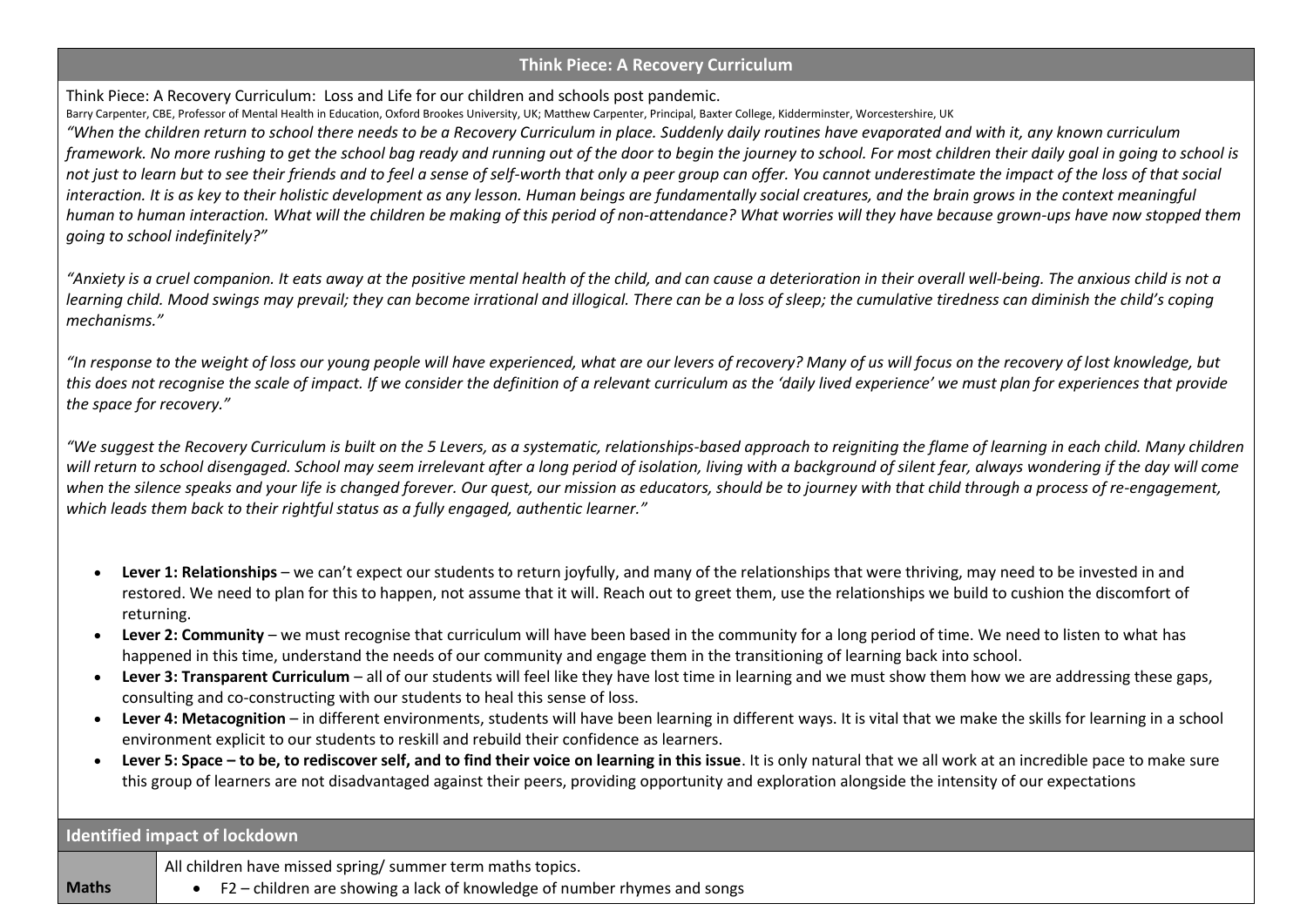|                                       | Year 1 - multiplication, division, fractions, time, money<br>$\bullet$<br>Year 2 - shape, fractions, time, measure, statistics, money<br>Year 3 - fractions, time, shape, measure<br>Year 4 - decimals, money, time, statistics, shape<br>Year 5 - decimals, percentages, shape, measure<br>Year 6 - shape, statistics, measure, ratio, proportion - moved to Year 7<br>Many year groups have missed topics such as; shape, time, measure, money, statistics<br>The largest regression in subject knowledge was seen in upper Key Stage 2                     |
|---------------------------------------|---------------------------------------------------------------------------------------------------------------------------------------------------------------------------------------------------------------------------------------------------------------------------------------------------------------------------------------------------------------------------------------------------------------------------------------------------------------------------------------------------------------------------------------------------------------|
| <b>Writing</b>                        | All children missed summer term spelling patterns and revision of year group common exception words<br>Many teachers have commented on a regression in children's handwriting and presentation skills<br>Children have displayed a significant regression in stamina for writing<br>KS1 teachers have found children to have reduced fine motor control and pencil grip strength<br>The largest regression has been seen in FS and KS1                                                                                                                        |
| <b>Reading</b>                        | There will be those children that will have read regularly (daily) and others who will not have read at all during the lockdown<br>Children may not have been supported with regular phonics input<br>KS1 teachers have found children's phonic knowledge has regressed during lockdown<br>KS2 teacher have found children's fluency, speed and stamina in reading has decreased<br>All teachers have found a drop in children's comprehension skills and ability to engage with the text<br>All teachers have seen a drop in children's vocabulary knowledge |
| <b>Spoken</b><br>Language             | Limited expressive language in Foundation Stage<br>Children struggling to articulate ideas<br>Reduced listening skills<br>Reduced awareness of appropriate tone in more formal conversations                                                                                                                                                                                                                                                                                                                                                                  |
| Non-core                              | Teachers have seen a drop in children's fitness levels<br>$\bullet$<br>Subject leaders have identified curriculum gaps - knowledge & skills in foundation subjects.                                                                                                                                                                                                                                                                                                                                                                                           |
| <b>Social and</b><br><b>Emotional</b> | Teachers have seen a regression in resilience<br>Previously good peer relationships in KS2 have declined due to overuse and inappropriate use of social media and technology<br>Good routines, such as bed time, have lapsed and children are tired when in school<br>EYFS, KS1 and KS2 teachers have seen an increase in oppositional and defiant behaviour                                                                                                                                                                                                  |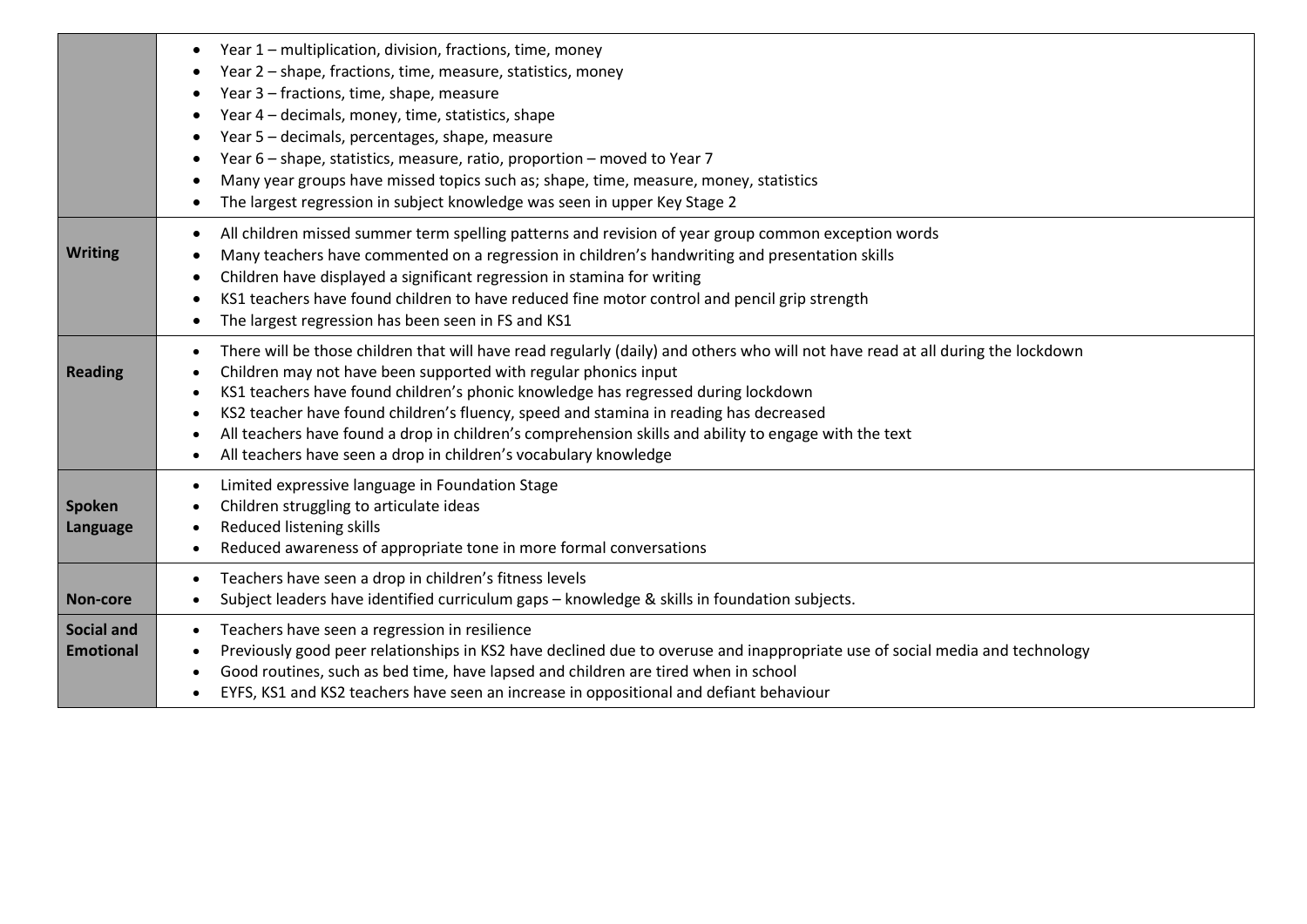**Planned expenditure -** The headings below are grouped into the categories outlined in the Education Endowment Foundation's coronavirus support guide for schools)

| <b>Desired outcome</b>                                                    | Chosen approach and anticipated cost                                                                                                                                                                                                                                                                                                                                                                                                                                                                                                                                                                                                                                                                                                                                                                                                                                                                                                                                                                                                                                                                                                                                                                                                                                                                                                                                                                                                                                                                                              | Impact (once reviewed) | <b>Staff lead</b> | <b>Review</b><br>date? |
|---------------------------------------------------------------------------|-----------------------------------------------------------------------------------------------------------------------------------------------------------------------------------------------------------------------------------------------------------------------------------------------------------------------------------------------------------------------------------------------------------------------------------------------------------------------------------------------------------------------------------------------------------------------------------------------------------------------------------------------------------------------------------------------------------------------------------------------------------------------------------------------------------------------------------------------------------------------------------------------------------------------------------------------------------------------------------------------------------------------------------------------------------------------------------------------------------------------------------------------------------------------------------------------------------------------------------------------------------------------------------------------------------------------------------------------------------------------------------------------------------------------------------------------------------------------------------------------------------------------------------|------------------------|-------------------|------------------------|
| <b>High quality teaching for ALL</b><br><b>Supporting great teaching:</b> | Whole school<br>Additional teaching groups<br>All children assessed using RWI diagnostic<br>reading & phonics test and STAR reader<br>assessment<br>Additional timetabled daily reading<br>$\bullet$<br>Use of White Rose catch up materials<br>$\bullet$<br>3 weeks games and fun activities to build<br>$\bullet$<br>pupil confidence and recap basic skills and<br>prior learning.<br>Use of 'Small steps' and 'Common<br>$\bullet$<br>misconceptions' as a direct pre-teach aspect<br>of the lesson following 'Power Ups'.<br>Streamlined curriculum to be utilised and<br>key aspects to be taught to aid in catch up.<br>Vocabulary walls<br>$\bullet$<br>Relevant and specific learning packs for<br>$\bullet$<br>isolating children<br>Student teachers across the school to enable<br>$\bullet$<br>small group focused teaching<br><b>Foundation Stage</b><br>Signed up to NELI (Speech and Language<br>intervention) through government catch up<br>tuition funding<br>EYFS ELSA based in classes<br>$\bullet$<br>RWI phonics groups in Reception<br>$\bullet$<br>All- Basic counting skills (5 principles of<br>$\bullet$<br>counting) Daily opportunities threaded<br>throughout the sessions.<br>Nursery-Number of the month to start<br>exploring 1, daily counting opportunities<br>focusing on 1:1 correspondence and<br>relearning number names up to 5. Daily<br>maths meetings as soon as possible.<br>Number of the moment, daily counting into<br>$\bullet$<br>the routine, daily maths lessons with a focus |                        | LW/SLT            |                        |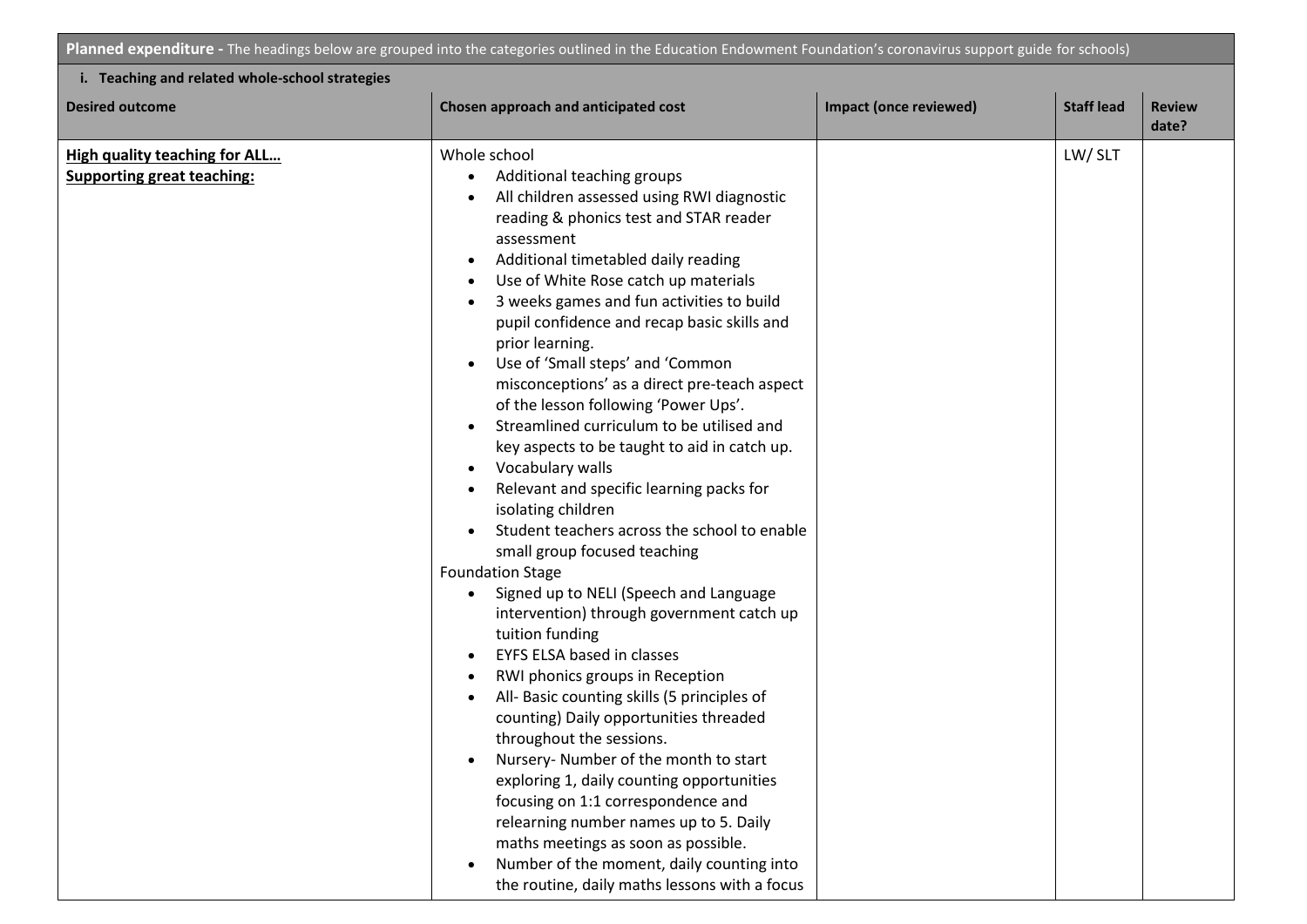|                                                                                    | on subitising to ensure pace can pick up<br>quickly. During transition time to speak to<br>parents about the expectations at the end of<br>EYFS for maths and supply a support pack<br>for home.<br>Year 1 and 2<br>RWI phonics groups in Reception<br>$\bullet$<br>Additional phonics sessions<br>1:1 phonics<br>Small group additional reading daily<br>Additional handwriting in afternoon<br>2 x ELSAs<br>Year 3 and 4<br>RWI / Pathways ability groups<br>Maths ability groups<br>Additional TA for reading<br><b>ELSA</b><br>Year 5 and 6<br><b>Additional TA for RWI Freshstart</b><br><b>ELSA</b><br>$\bullet$ |                                                                                                                                                                                                                                                                                                                                                               |          |
|------------------------------------------------------------------------------------|------------------------------------------------------------------------------------------------------------------------------------------------------------------------------------------------------------------------------------------------------------------------------------------------------------------------------------------------------------------------------------------------------------------------------------------------------------------------------------------------------------------------------------------------------------------------------------------------------------------------|---------------------------------------------------------------------------------------------------------------------------------------------------------------------------------------------------------------------------------------------------------------------------------------------------------------------------------------------------------------|----------|
| <b>Effective diagnostic assessment</b><br><b>Teaching assessment and feedback:</b> | Baseline completed by end of September<br>$\bullet$<br>FFT Pupil tracker<br>RWI Diagnostic phonics & reading<br>assessments (baseline then every 6 weeks)<br>STAR reader assessments<br><b>Power Maths assessments</b>                                                                                                                                                                                                                                                                                                                                                                                                 |                                                                                                                                                                                                                                                                                                                                                               | LW/CH/JB |
| <b>Supporting remote learning</b><br><b>Ensuring equity of access for all:</b>     | PMc & HK Online learning leaders for KS2 &<br>$\bullet$<br>EYFS/KS1 respectively<br>PMc & HK to have access to all classes in<br>their key stages on Dojo to monitor the<br>quality of the remote learning<br>Parents/families already accessing class dojo<br>$\bullet$<br>and confident using it, including dojo<br>portfolios<br>Teachers and TAs confident using class dojo<br>and aware of who to approach if not (PMc &<br>HK)<br>Training given to staff on the use of Class<br>$\bullet$<br>dojo portfolio and the use of different apps<br>to support.                                                        | <b>Online Learning</b><br>Leaders, HT, AHTs &<br>Teachers to monitor<br>Class Dojo portfolios to<br>assess who has<br>completed the tasks.<br>Teachers to complete<br>weekly (supportive)<br>phone calls to those<br>who haven't engaged.<br>Weekly ELSA visits to<br>$\bullet$<br>vulnerable families not<br>in school.<br>EYFS & KS1 encourage<br>$\bullet$ | PMC/HK   |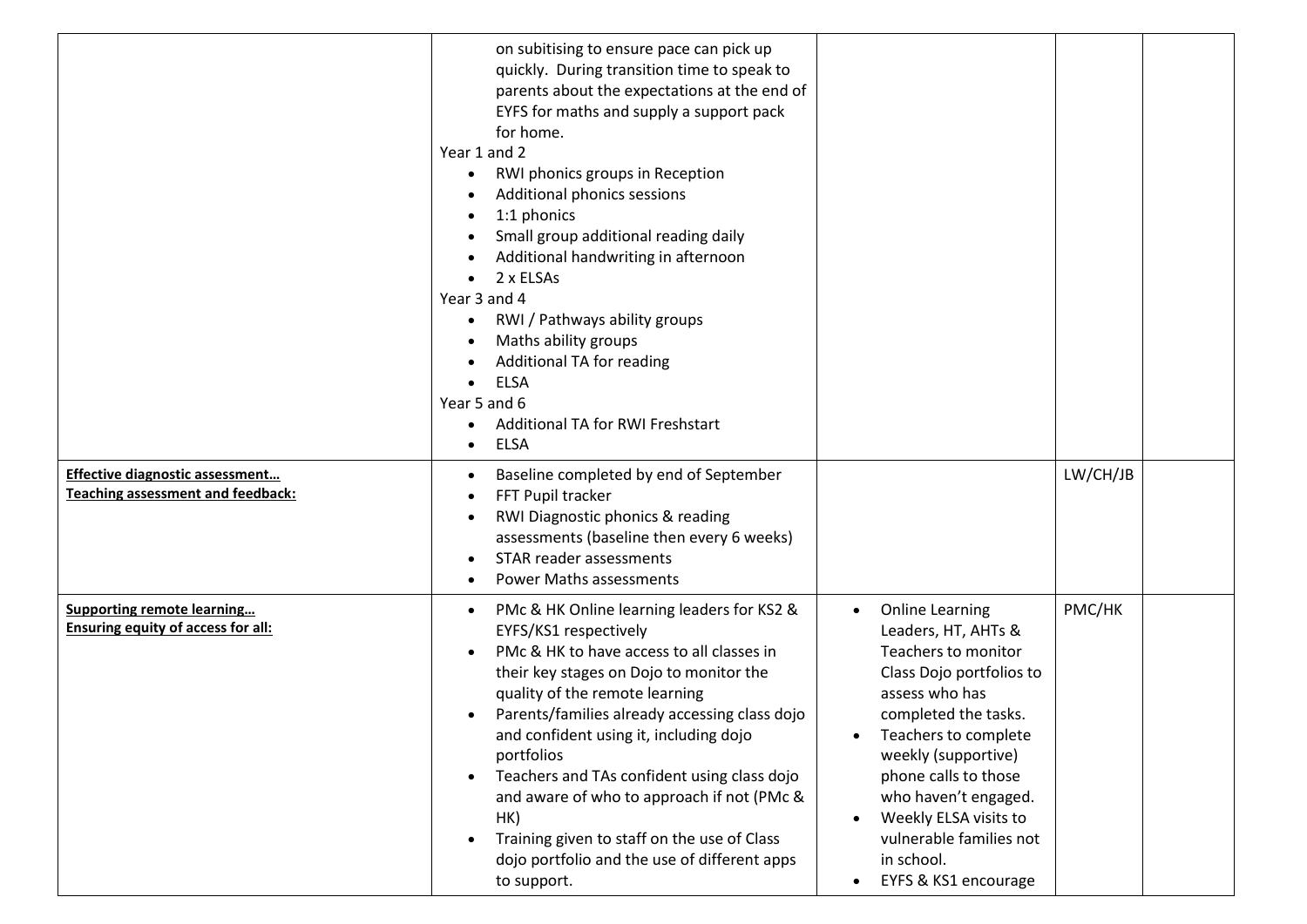|                                                                        | Regular emails and updates to all staff with<br>DfE guidance from LW<br>Teaching staff given time out of class to<br>plan, teach and film remote learning.<br>Working in Year group pairs. One teacher<br>teaching KWV, one supporting home<br>learning.<br>Home learning packs can be updated and<br>collected weekly (at agreed timeslots to<br>ensure social distancing) if extra resources re<br>needed for the teaching or if they need<br>replenishing.<br>Teachers set work which is appropriate and<br>accessible at home, extra resources added<br>to work packs if required e.g Y2 adding cut<br>out money resources to support maths.<br>Individual feedback and support given via<br>Class dojo portfolios<br>Parents able to contact teachers throughout<br>the day for support.<br>A whole school plan to have pre-recorded<br>lessons due to our school location/<br>socioeconomic status and many families<br>sharing devices.<br>Individual lesson feedback given to work<br>submitted on class dojo portfolios<br>Teachers following EHCP or individual<br>learning plans as required.<br>Wellbeing activities promoted through the<br>whole school dojo page and class pages.<br>Weekly check in phone calls to those not<br>engaged in learning- offering support<br>RWI Online learning portal providing video<br>lessons for every band and aspect of<br>phonics, reading and writing<br>National Online Safety registration and<br>training for all staff, parents and governors | parents who are<br>struggling to complete<br>all learning to prioritise<br>Read, Write, Inc. |          | £1500<br>£500 |
|------------------------------------------------------------------------|---------------------------------------------------------------------------------------------------------------------------------------------------------------------------------------------------------------------------------------------------------------------------------------------------------------------------------------------------------------------------------------------------------------------------------------------------------------------------------------------------------------------------------------------------------------------------------------------------------------------------------------------------------------------------------------------------------------------------------------------------------------------------------------------------------------------------------------------------------------------------------------------------------------------------------------------------------------------------------------------------------------------------------------------------------------------------------------------------------------------------------------------------------------------------------------------------------------------------------------------------------------------------------------------------------------------------------------------------------------------------------------------------------------------------------------------------------------------------------------------------------|----------------------------------------------------------------------------------------------|----------|---------------|
| Focusing on professional development<br><b>Supporting great staff:</b> | Supportive leadership team with 'open door'<br>policy.                                                                                                                                                                                                                                                                                                                                                                                                                                                                                                                                                                                                                                                                                                                                                                                                                                                                                                                                                                                                                                                                                                                                                                                                                                                                                                                                                                                                                                                  |                                                                                              | LW / SLT |               |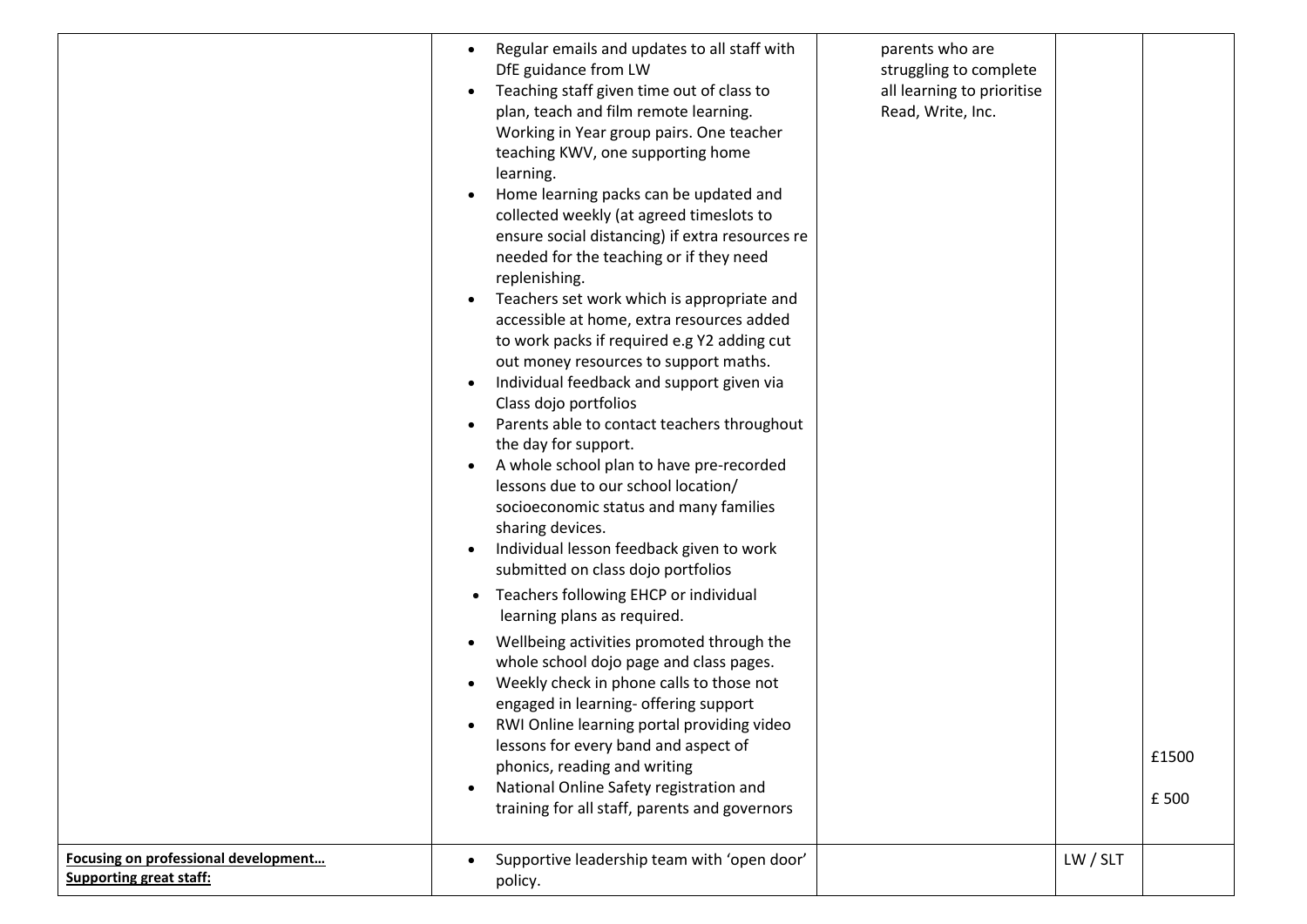|                                                             | Staff encouraged to take regular breaks to<br>support wellbeing.<br>Regular (socially distanced) update briefings<br>$\bullet$<br>to share news and address issues/concerns<br>led by LW<br>All staff have completed National Online<br><b>Safety Training</b><br>National College subscription for staff to<br>access a wide range of CPD<br>RWI training & weekly development sessions<br>RWI training portal<br>Staff Wellbeing portal (stress management,<br>mindfulness etc)<br>PPA / Remote learning - teachers can work<br>$\bullet$<br>from home |                                                                                                                                                                                                                                                                                                                                     |                                                  | £500<br>£600<br>£1500 |
|-------------------------------------------------------------|----------------------------------------------------------------------------------------------------------------------------------------------------------------------------------------------------------------------------------------------------------------------------------------------------------------------------------------------------------------------------------------------------------------------------------------------------------------------------------------------------------------------------------------------------------|-------------------------------------------------------------------------------------------------------------------------------------------------------------------------------------------------------------------------------------------------------------------------------------------------------------------------------------|--------------------------------------------------|-----------------------|
| <b>Transition support</b><br><b>Welcoming new starters:</b> | EYFS children attended with their parents<br>$\bullet$<br>during specific time slots across the week to<br>ensure small numbers and social distancing.<br>This provided an opportunity for parents to<br>talk 1:1 with class teachers, EYFS Lead, HT<br>and SENDCo.                                                                                                                                                                                                                                                                                      | Feedback from parents<br>$\bullet$<br>was extremely positive,<br>they valued the time to<br>talk about their child as<br>an individual with the<br>teacher, EYFS Lead, HT<br>and SENDCo<br>Staff felt they gained a<br>greater insight into<br>each child and their<br>families<br>The majority of children<br>settled very quickly | LW/JD/SC<br>HK/SMc<br><b>Total budgeted cost</b> |                       |

| <b>Targeted academic support</b><br>ii.                                                                  |                                                                                                  |                        |                   |                        |  |
|----------------------------------------------------------------------------------------------------------|--------------------------------------------------------------------------------------------------|------------------------|-------------------|------------------------|--|
| <b>Desired outcome</b>                                                                                   | Chosen action/approach                                                                           | Impact (once reviewed) | <b>Staff lead</b> | <b>Review</b><br>date? |  |
| High quality 1-to-1 and small group targeted support<br>(Teacher or TA)<br><b>Intervention programme</b> | 2 year olds & Nursery<br>Bespoke Communication & Language<br>$\bullet$<br>programme<br>Reception |                        | JB/SMc/LW         |                        |  |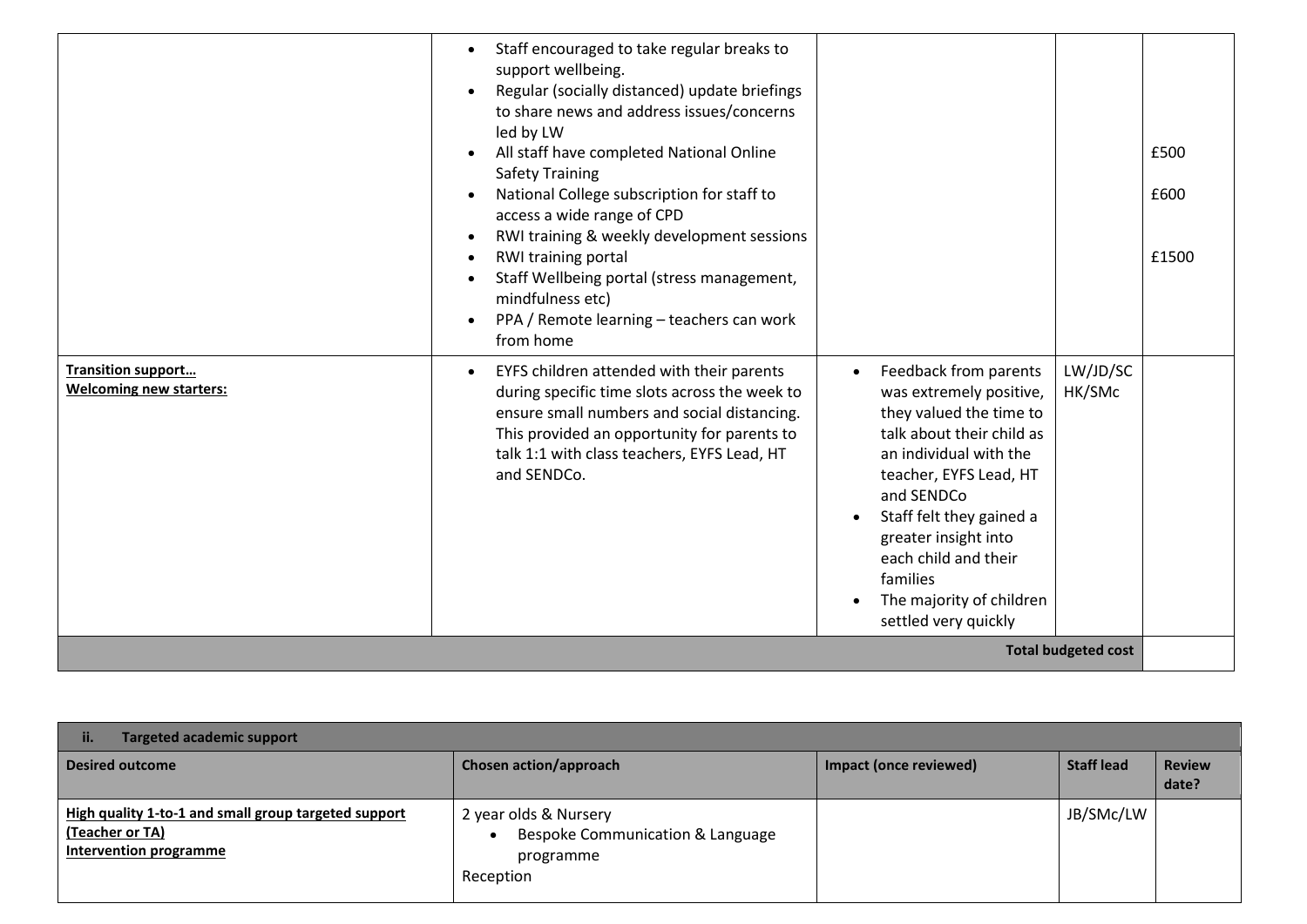| 1:1 RWI (additional to group sessions) for          |  |
|-----------------------------------------------------|--|
| bottom 50%                                          |  |
| Bespoke Communication & Language                    |  |
| programme                                           |  |
| <b>NELI</b>                                         |  |
| Year 1                                              |  |
| <b>Bottom 20% of Year 1 readers</b>                 |  |
| These children will receive additional 1 to 1 each  |  |
| afternoon, to accelerate phonics acquisition.       |  |
| Families will be asked to support their progress    |  |
| through home-learning.                              |  |
| Year 1 Red/Green Group readers                      |  |
| These children will receive additional 1 to 1 each  |  |
| afternoon, to accelerate phonics acquisition and    |  |
| bring them closer in-line with the Purple readers   |  |
| who they are grouped with for the morning RWI       |  |
| lesson. Sarah Ellison will deliver this.            |  |
| <b>Year 1 Ditty Readers</b><br>$\bullet$            |  |
| Rotate this group of readers across the             |  |
| afternoons, giving 1 to 1 as frequently as          |  |
| possible.                                           |  |
| Year 1 additional afternoon whole class             |  |
| lesson Both classes will run a 5-10 minute          |  |
| speed sounds lesson, based on Set 2                 |  |
| sounds from 12.50p.m, delivered by the              |  |
| class teachers.                                     |  |
| Year 2                                              |  |
| <b>Bottom 20% of Year 2 readers</b><br>$\bullet$    |  |
| 1 to 1 teaching to these children, after they've    |  |
| taken part in the additional phonics afternoon      |  |
| class lesson.                                       |  |
| Year 2 additional afternoon whole class             |  |
| lesson                                              |  |
| Both classes will run a 5-10 minute speed sounds    |  |
| lesson, using the PSC February 2020 Excel grids to  |  |
| select the special friends and accompanying         |  |
| words most in need of practice. If practicable, the |  |
| Year 2 children will be set for this for even finer |  |
| tuning of sounds. Once the postponed PSC is         |  |
| completed in Autumn 2, this afternoon lesson will   |  |
| focus on story words for building word reading      |  |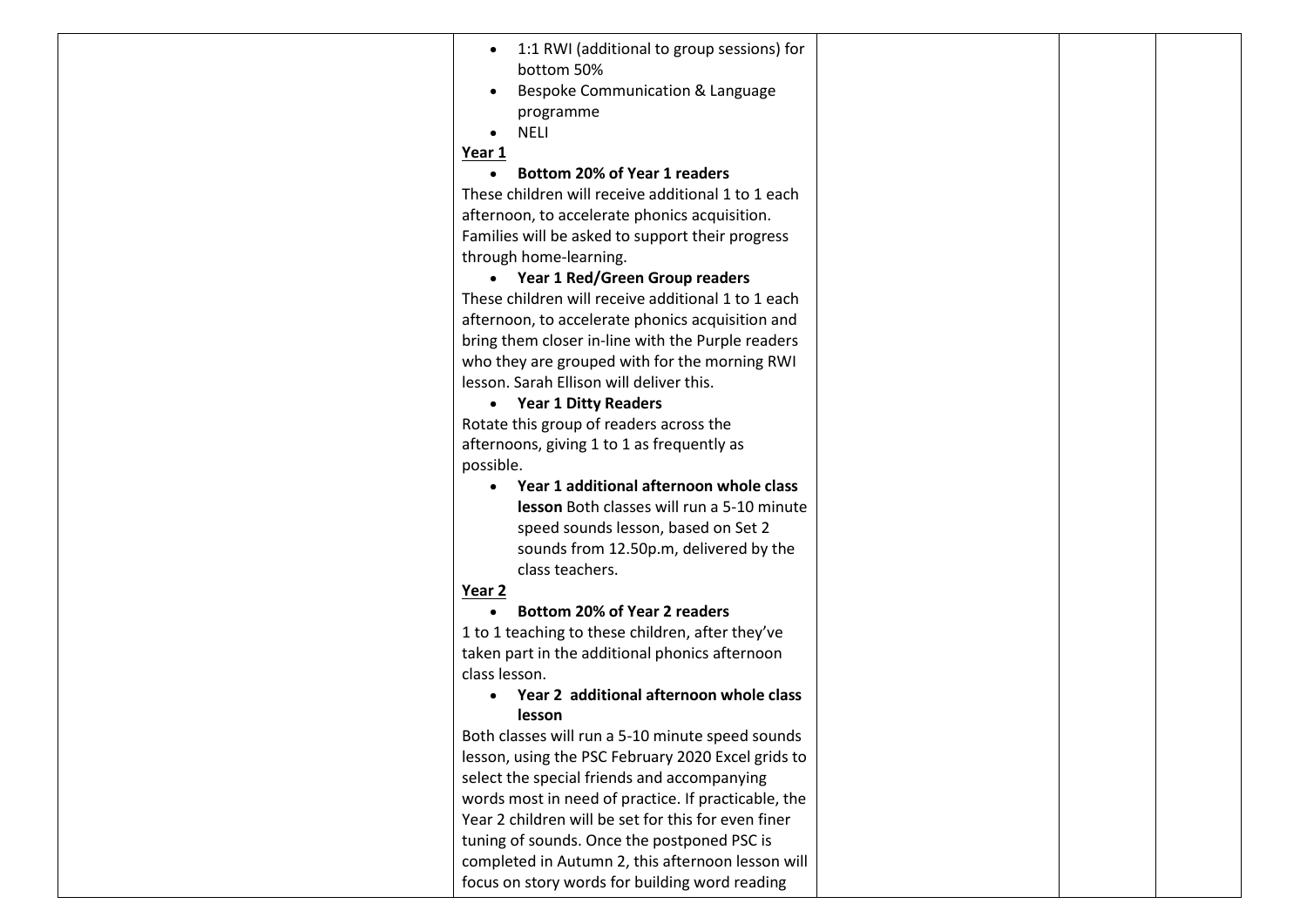|                                                                | fluency, beginning with Yellow and moving on to<br>Blue band.<br><b>Year 3 &amp; 4</b><br>• Bottom 20% of Year 3 & 4 readers<br>Additional afternoon reading with the teacher<br>daily. Reading Specialist TA to teach afternoons,<br>small groups using reading recovery / RWI<br>techniques in addition to engaging and high<br>quality texts to promote reading for pleasure.<br>• Bottom 20-50% of Year 3 & 4 readers<br>Reading Specialist TA to teach afternoons, small<br>groups using reading recovery / RWI techniques<br>in addition to engaging and high quality texts to<br>promote reading for pleasure.<br><b>Year 5 &amp; 6</b><br>Bottom 20% of Year 5 & 6 readers<br>$\bullet$<br>Additional afternoon reading with the teacher<br>daily. FreshStart Specialist TA to teach Freshstart,<br>1:1 / small group using RWI techniques in<br>addition to engaging and high quality texts to<br>promote reading for pleasure.<br>• Bottom 20-50% of Year 5 & 6 readers<br>Additional afternoon reading with the teacher<br>daily. FreshStart Specialist TA to teach Freshstart,<br>1:1 / small group using RWI techniques in<br>addition to engaging and high quality texts to |  |    | £14600 |
|----------------------------------------------------------------|-------------------------------------------------------------------------------------------------------------------------------------------------------------------------------------------------------------------------------------------------------------------------------------------------------------------------------------------------------------------------------------------------------------------------------------------------------------------------------------------------------------------------------------------------------------------------------------------------------------------------------------------------------------------------------------------------------------------------------------------------------------------------------------------------------------------------------------------------------------------------------------------------------------------------------------------------------------------------------------------------------------------------------------------------------------------------------------------------------------------------------------------------------------------------------------------|--|----|--------|
|                                                                | promote reading for pleasure.                                                                                                                                                                                                                                                                                                                                                                                                                                                                                                                                                                                                                                                                                                                                                                                                                                                                                                                                                                                                                                                                                                                                                             |  |    |        |
| Planning for pupils with SEND<br><b>Intervention programme</b> | Small group support for SEND children<br>$\bullet$<br>within each year group<br>1:1 support as necessary<br>$\bullet$                                                                                                                                                                                                                                                                                                                                                                                                                                                                                                                                                                                                                                                                                                                                                                                                                                                                                                                                                                                                                                                                     |  | JD |        |
| <b>Total budgeted cost</b>                                     |                                                                                                                                                                                                                                                                                                                                                                                                                                                                                                                                                                                                                                                                                                                                                                                                                                                                                                                                                                                                                                                                                                                                                                                           |  |    |        |

| iii.<br><b>Wider Strategies</b>                                                                              |                                                                                         |                        |                   |                        |
|--------------------------------------------------------------------------------------------------------------|-----------------------------------------------------------------------------------------|------------------------|-------------------|------------------------|
| <b>Desired outcome</b>                                                                                       | Chosen action/approach                                                                  | Impact (once reviewed) | <b>Staff lead</b> | <b>Review</b><br>date? |
| Supporting parents/carers with pupils of different ages<br>effective communication with the wider community: | Parents regularly updated by class dojo,<br>this is both the class page and school dojo |                        | CS/LW             |                        |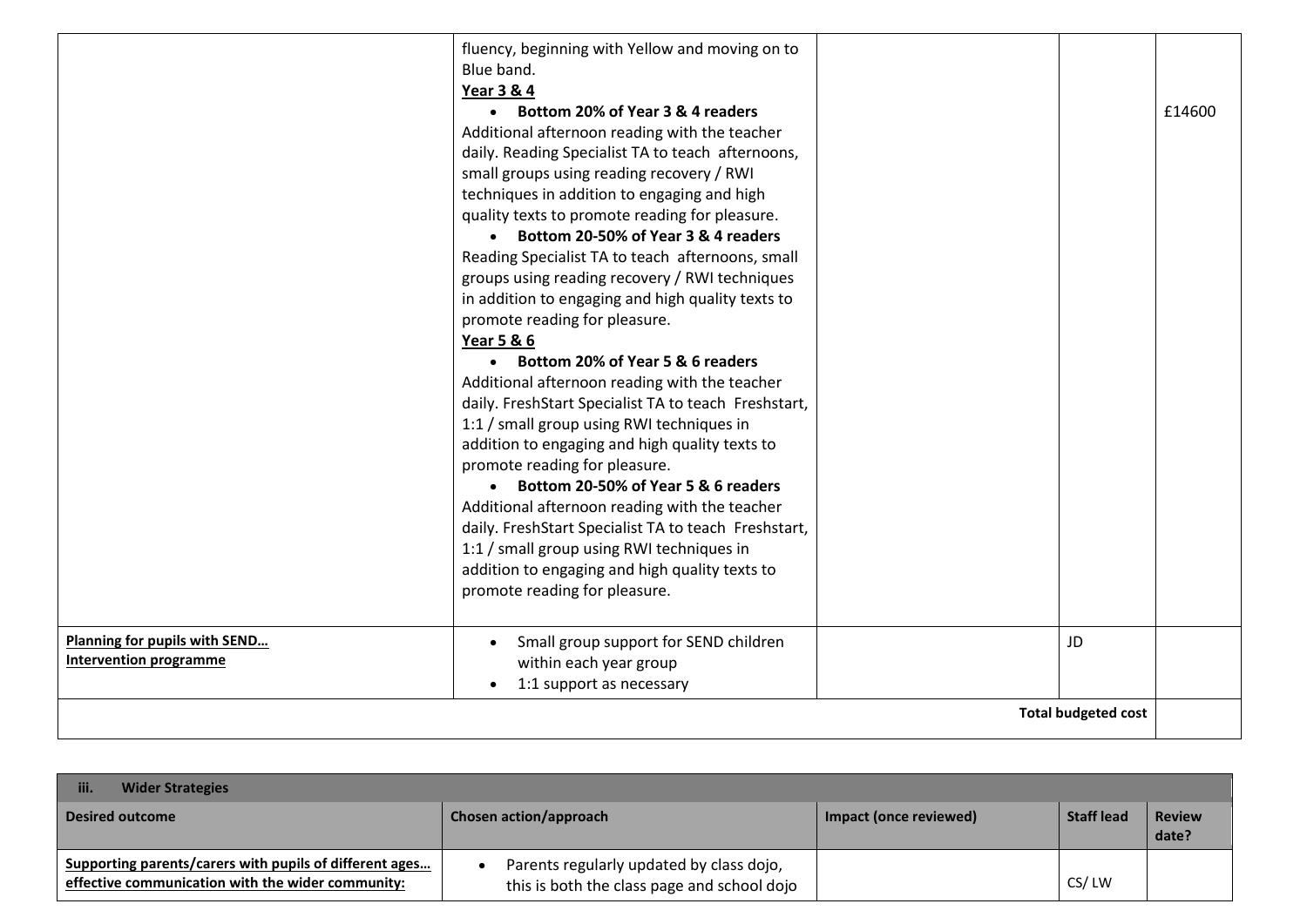|                                                                                                                          | page- parents have the ability to message<br>teachers, HT and SLT at any time.<br>LW, CS & CH to update families on dojo to<br>DFE changes if required<br>AM is in the office and able to support<br>parents and signpost to messaging on class<br>dojo if required<br>Additional information provided for<br>parents via letters, email, texts, website<br><b>ELSA</b> support<br>$\bullet$<br>Individual Home/ School phone calls for all<br>parents<br>Survey Monkey to listen to parents/ carer's<br>concerns<br>Delivery of work packs when necessary<br>$\bullet$<br>Delivery of food parcels and weekly visits<br>from the ELSA team to support parents and<br>families<br>Wellbeing activities promoted through the<br>whole school dojo page and class pages |        |      |
|--------------------------------------------------------------------------------------------------------------------------|-----------------------------------------------------------------------------------------------------------------------------------------------------------------------------------------------------------------------------------------------------------------------------------------------------------------------------------------------------------------------------------------------------------------------------------------------------------------------------------------------------------------------------------------------------------------------------------------------------------------------------------------------------------------------------------------------------------------------------------------------------------------------|--------|------|
| <b>Ensuring access to technology</b><br>Enabling all learners equal access to the provision:                             | School applied for laptops, routers and sim<br>$\bullet$<br>contract data extensions for all families<br>who have requested or require this<br>Laptops sent to families who required<br>them<br>All families able to access the home<br>learning packs<br>Teachers are encouraged to have a balance<br>$\bullet$<br>between online and offline activities<br>Vulnerable children allocated places in<br><b>KWV bubbles</b>                                                                                                                                                                                                                                                                                                                                            | PMc/HK | £200 |
| Supporting pupils' social, emotional and behavioural<br><u>needs</u><br>Whole school recovery curriculum/SEL curriculum: | Recovery curriculum - more detailed<br>information, actions and impact<br>Contextual information sheets for all<br>teachers with brief safeguarding info to<br>ensure staff are aware of any DV / family<br>issues. From Jan 2021 these will include<br>RAG rating for engagement with home<br>learning to ensure support is provided for<br>every child                                                                                                                                                                                                                                                                                                                                                                                                              | CS/LW  |      |